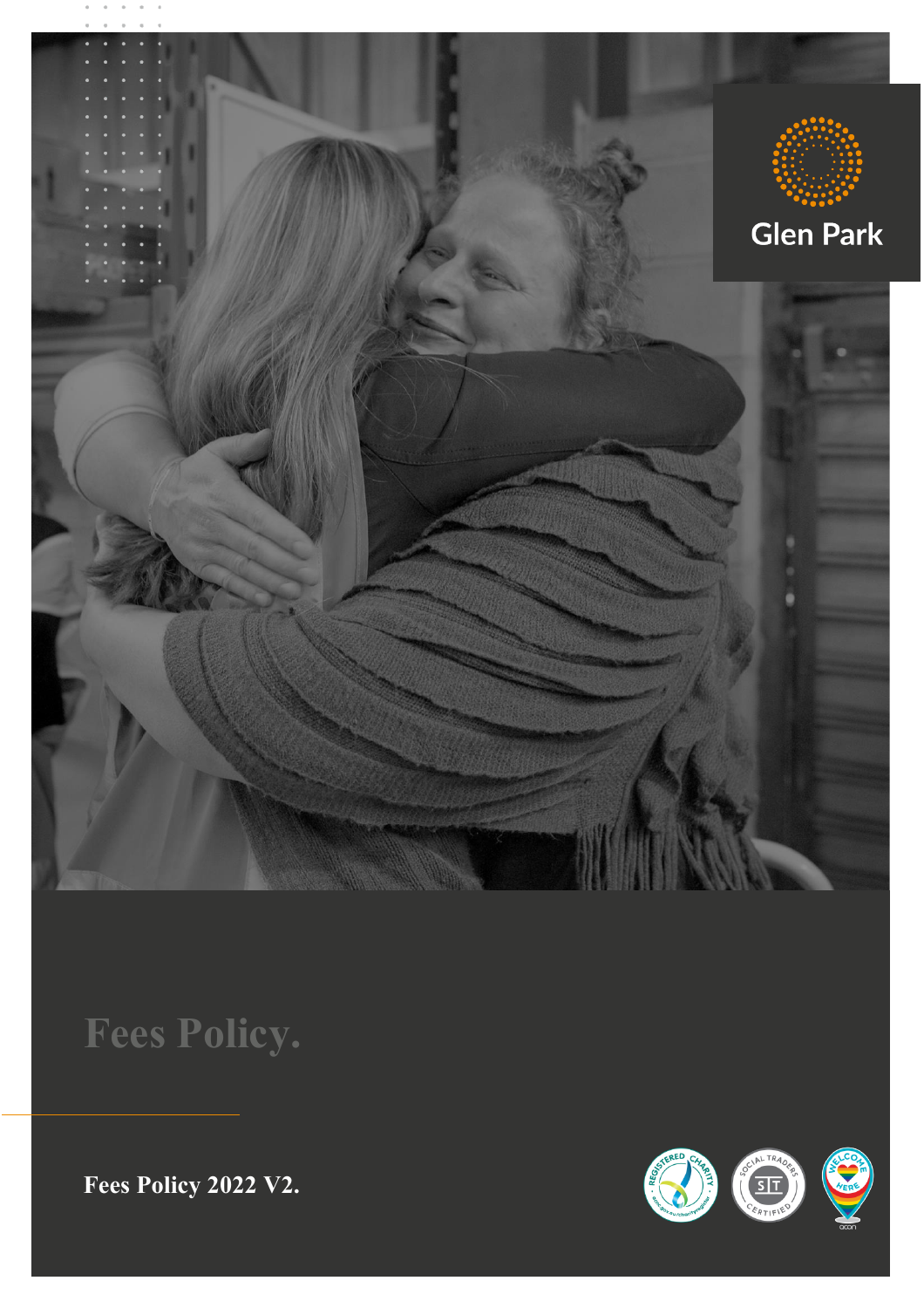| <b>Contents</b> |
|-----------------|
|                 |
|                 |
|                 |
|                 |
|                 |
|                 |
|                 |
|                 |
|                 |
|                 |
|                 |
|                 |
|                 |
|                 |
|                 |
|                 |
|                 |
|                 |
|                 |
|                 |
|                 |
|                 |
|                 |
|                 |
|                 |
|                 |
|                 |
|                 |
|                 |
|                 |
|                 |
|                 |
|                 |
|                 |
|                 |

 $\alpha=\alpha=\alpha=\alpha=\alpha$  $\cdots$ 

 $\ddot{\phantom{0}}$ 

 $\bullet$ 

 $\ddot{\phantom{0}}$  $\cdot$ 

Page 2 of 12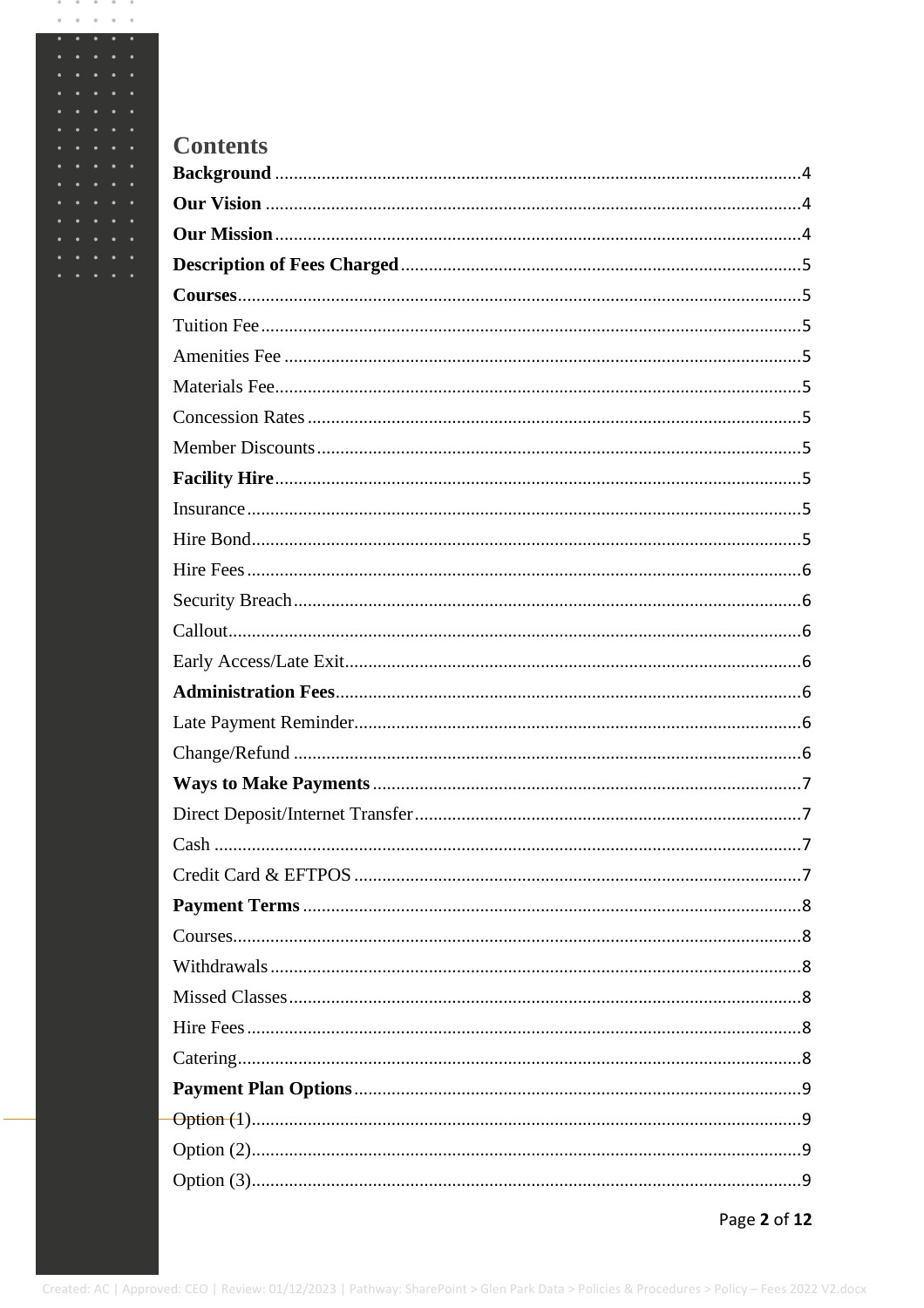$\alpha=\alpha=\alpha=\alpha=\alpha$  $\cdots$ 

 $\ddot{\phantom{0}}$ 

 $\bullet$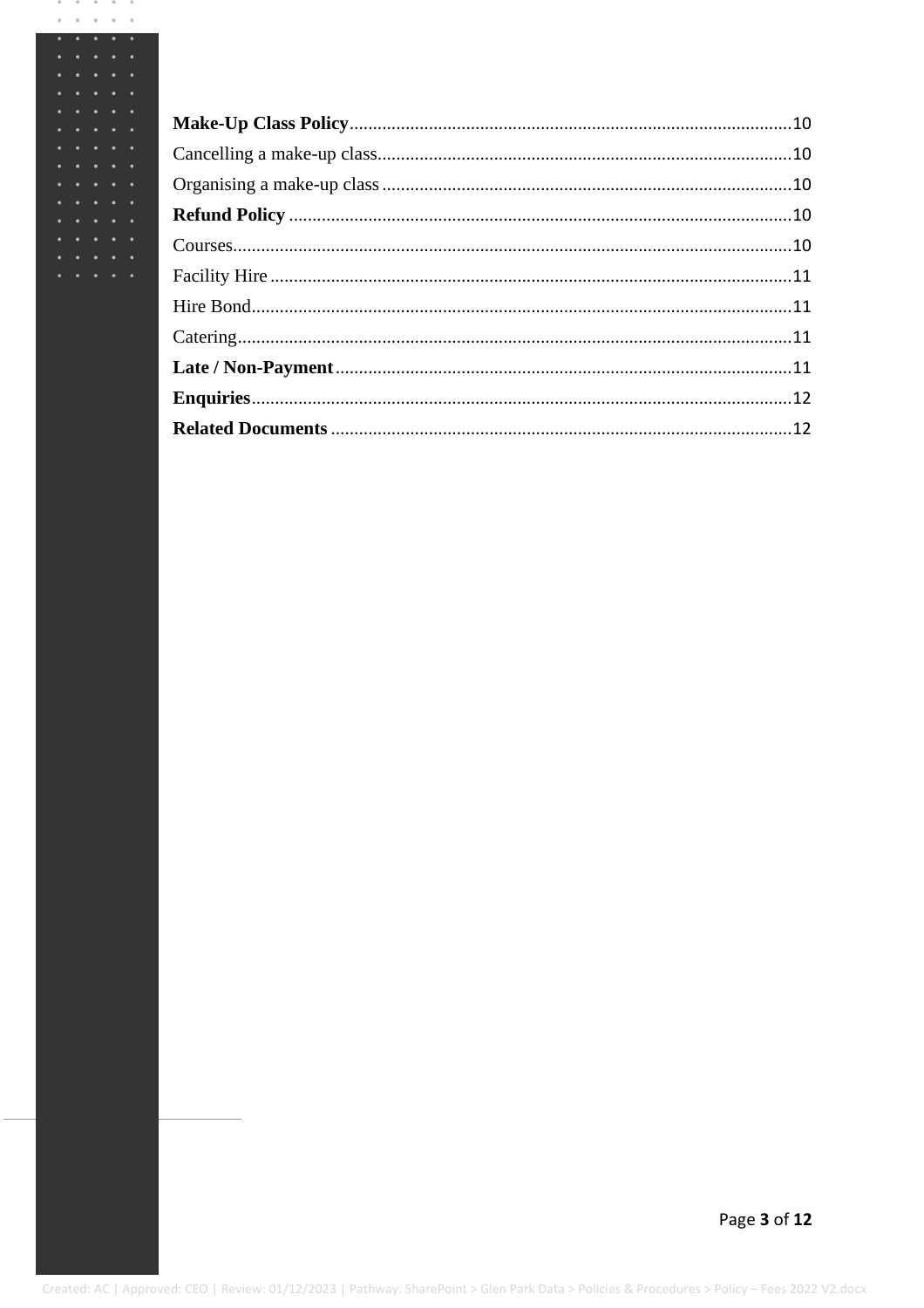## <span id="page-3-0"></span>**Background**

 $\mathbf{a} \qquad \mathbf{a} \qquad \mathbf{a} \qquad \mathbf{a} \qquad \mathbf{a}$ 

Glen Park Community Centre Inc. offers a friendly, supportive, and welcoming environment for all people in our community. With a strong focus on community development, we offer a wide range of services, programs, and training. We are a member of Learn Local – a network of over 300 not-for-profit organisations across Victoria offering adult community education and training to people from all walks of life. Glen Park Community Centre Inc. is an "Alcohol-Free", "Drug-Free" and "Smoke-Free" Zone.

In addition to the aforementioned programs and services, Glen Park Community Centre Inc. hosts the only registered hospitality Social Enterprise in Maroondah: Café on the Park. Café on the Park is so much more than just a café; with tight integration within the community and myriad of services offered, Café on the Park is truly in a class of its own. Café on the Park is a registered responsible café and is an active participant in the Suspended Coffee and Can-for-a-Coffee initiative.

Café on the Park is home to Hungry 4 Success – Catering. Every dollar spent on your catering order generates \$5.46 of community value. The income generated from your order with Hungry 4 Success – Catering creates opportunities within your community. When you order with Hungry 4 Success – Catering, you make providing essential support services possible, such as our Community Pantry, Community Meals, Uniform & School Supplies Collection, and so much more. These emergency relief programs provide support and material aid to some of your most vulnerable community members, and it's all made possible with your choice to order catering with Hungry 4 Success – Catering. Choose Delicious and Choose Community for your next event.

# <span id="page-3-1"></span>**Our Vision**

A healthy, inclusive, and connected community – free from poverty, isolation, and injustice.

# <span id="page-3-2"></span>**Our Mission**

Glen Park Community Centre Inc. works to create a strong, connected community – free from poverty, isolation, and injustice, where every person has access to food, housing and economic participation, lifelong learning and support.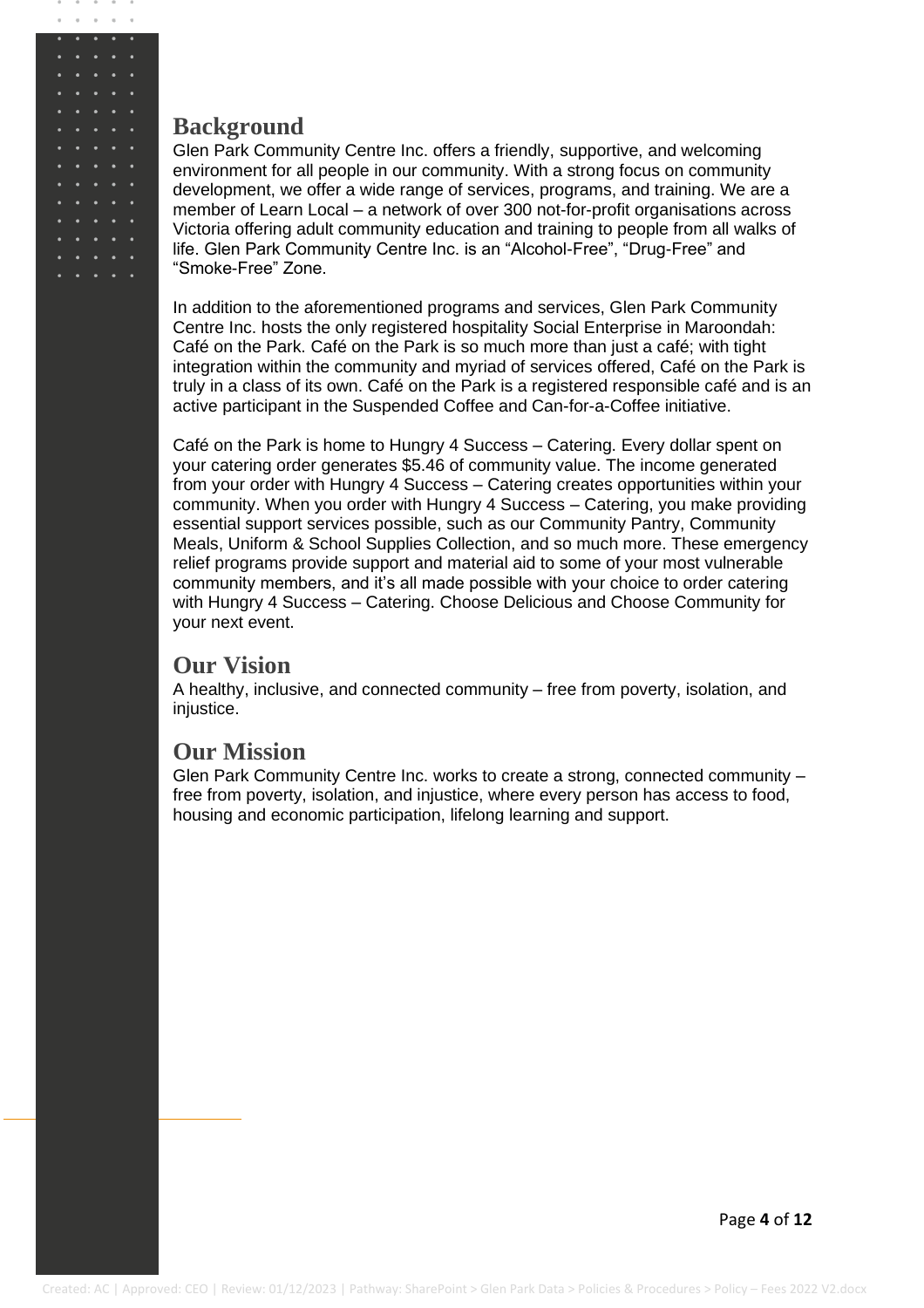# <span id="page-4-0"></span>**Description of Fees Charged**

## <span id="page-4-1"></span>**Courses**

 $\sim$  $\alpha$  $\sim$ 

> **Costs for courses may vary depending on the number of hours involved and any additional costs for materials that may be required. Glen Park Community Centre Inc. will abide by all conditions and legal requirements regarding Fees and Charges for Government Funded Courses as determined by the Ministerial Direction on the subject matter.**

#### <span id="page-4-2"></span>Tuition Fee

<span id="page-4-3"></span>The fee charged for provision of tuition in the selected course.

#### Amenities Fee

<span id="page-4-4"></span>The fee charged for provision of amenities.

#### Materials Fee

<span id="page-4-5"></span>The fee charged for provision of materials for use in courses.

### Concession Rates

Concession cardholders may receive a discount on a course. A discount applies to some courses for cardholders. A photocopy of a current concession card is required upon enrolment to receive available concessions. Courses paid for by third parties are not eligible for concession rates. Concession rates are not applied in conjunction with other discounts.

#### <span id="page-4-6"></span>Member Discounts

Gold Membership cardholders may receive a 5% discount off the full fee for some social courses (non-funded) upon presenting a current membership card, but not in conjunction with other discounts.

#### <span id="page-4-7"></span>**Facility Hire**

#### <span id="page-4-8"></span>**For current rates, please refer to the "***Facility Hire Information Sheet***".**

#### **Insurance**

If you do not have your own current public liability certificate, we can arrange cover for your function through Maroondah City Council. Please note that Glen Park Community Centre Inc. is an "Alcohol-Free Zone". If you have your own insurance, please provide a copy of your certificate of currency at the time of booking. Failure to do so will result in the hire being rejected/cancelled. This amount is subject to change by Maroondah City Council.

### <span id="page-4-9"></span>Hire Bond

A hiring bond shall be payable on all hires. This will be refunded upon satisfactory completion of the hire and in accordance with the "*Facility Hire Terms & Conditions*". All refunds will be paid via EFT to the entity named on the "Application for Hire" form within 28 days of the access card being returned and the bank details being provided, less any amounts deducted by the Centre for repair of damage, extra cleaning required, extra room usage time, security breaches and/or callouts.

Page **5** of **12**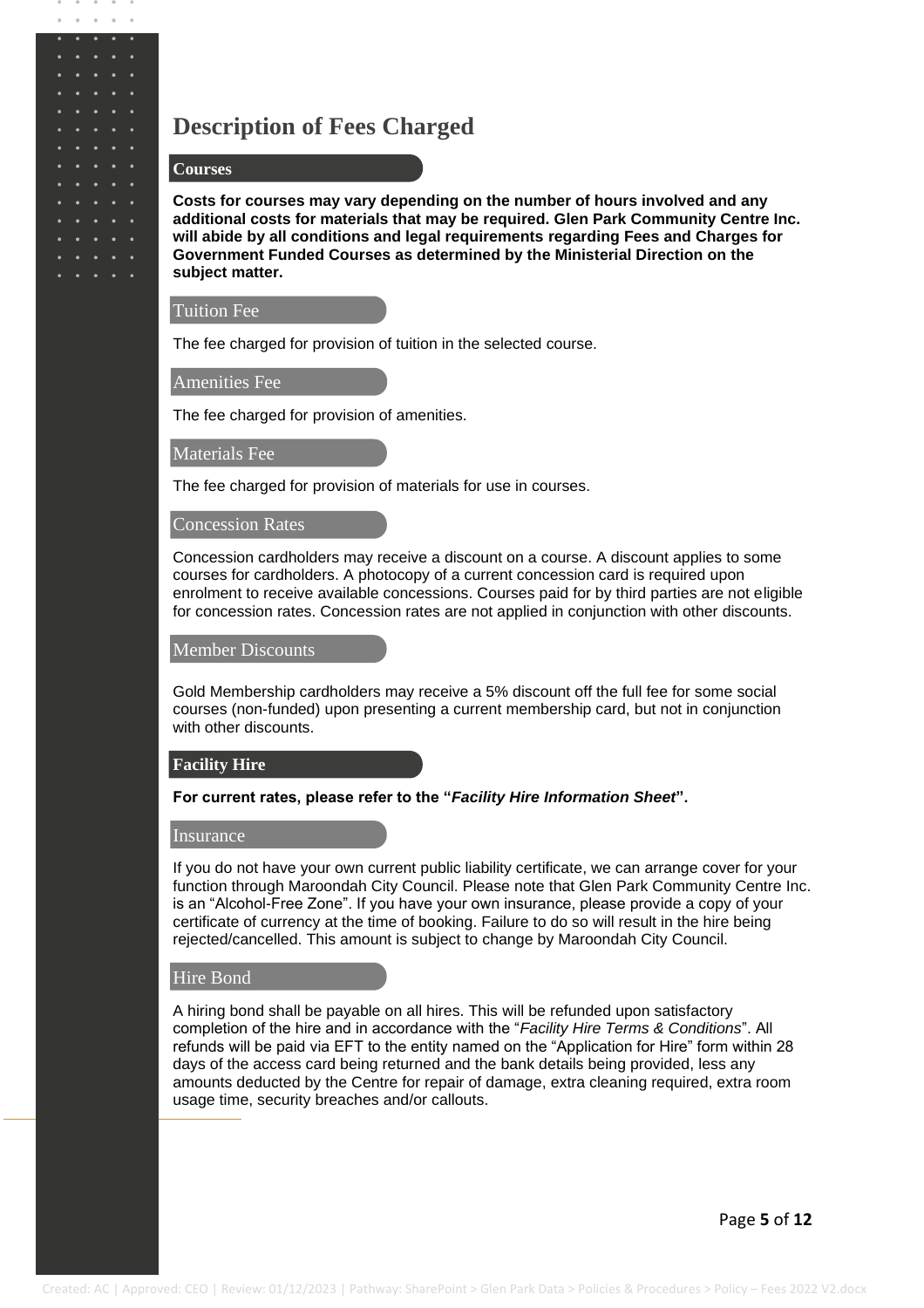### Booking Deposit

 $\alpha$  $\alpha$  $\sim$ 

> **Regular Hire:** A **non-refundable deposit of 50% of the final hire charge** is payable to secure your booking dates. This is payable upon return of the completed "Facility Hire Application" form and will be deducted from the final hiring charge.

**Social/Casual Hire:** The **final hire charge is payable in full** to secure your booking date. This is payable upon submission of the completed "Facility Hire Application" form and is **nonrefundable**.

## <span id="page-5-0"></span>Hire Fees

Facility hire fees are charged per hour and vary according to the room being hired and the nature of the hire (casual or regular). Not-for-profit organisations (evidence required) are offered a reduced rate.

The hiring fees are determined by the Centre and may be varied or waived at management's discretion.

## <span id="page-5-1"></span>**Security Breach**

This will be charged to the hirer for each failure to comply with the security requirements of the Facility Hire Terms & Conditions (please refer to Section (7) thereof). This fee will be deducted from any bond refund (if applicable) or may be invoiced separately.

## <span id="page-5-2"></span>Callout

This will be charged to the hirer to recoup costs incurred for every time a Glen Park Community Centre staff member attends the Centre after receiving a call for support, provided the hirer was found to be at fault. Otherwise, the cost shall be borne by the Centre or the appropriate entity.

Callouts are charged at a flat rate for the first hour in addition to an hourly rate for every hour thereafter or part thereof. Please refer "*Facility Information Sheet*" for the current rates.

#### <span id="page-5-3"></span>Early Access/Late Exit

This will be charged to the hirer if the venue was accessed/exited outside the timeframe agreed on the "*Facility Hire Application*".

### <span id="page-5-5"></span><span id="page-5-4"></span>**Administration Fees**

#### Late Payment Reminder

Each reminder sent for payments not received by the due date may incur a fee of 10% of the outstanding payment amount (\$15.00 minimum). This fee may be invoiced separately or added to the existing invoice.

### <span id="page-5-6"></span>Change/Refund

An Administration Fee of \$15.00 may be charged for each alteration to an invoice, including but not limited to adjustments due to changes in enrolments, facility hire or refunds (excluding those initiated by the Centre).

Page **6** of **12**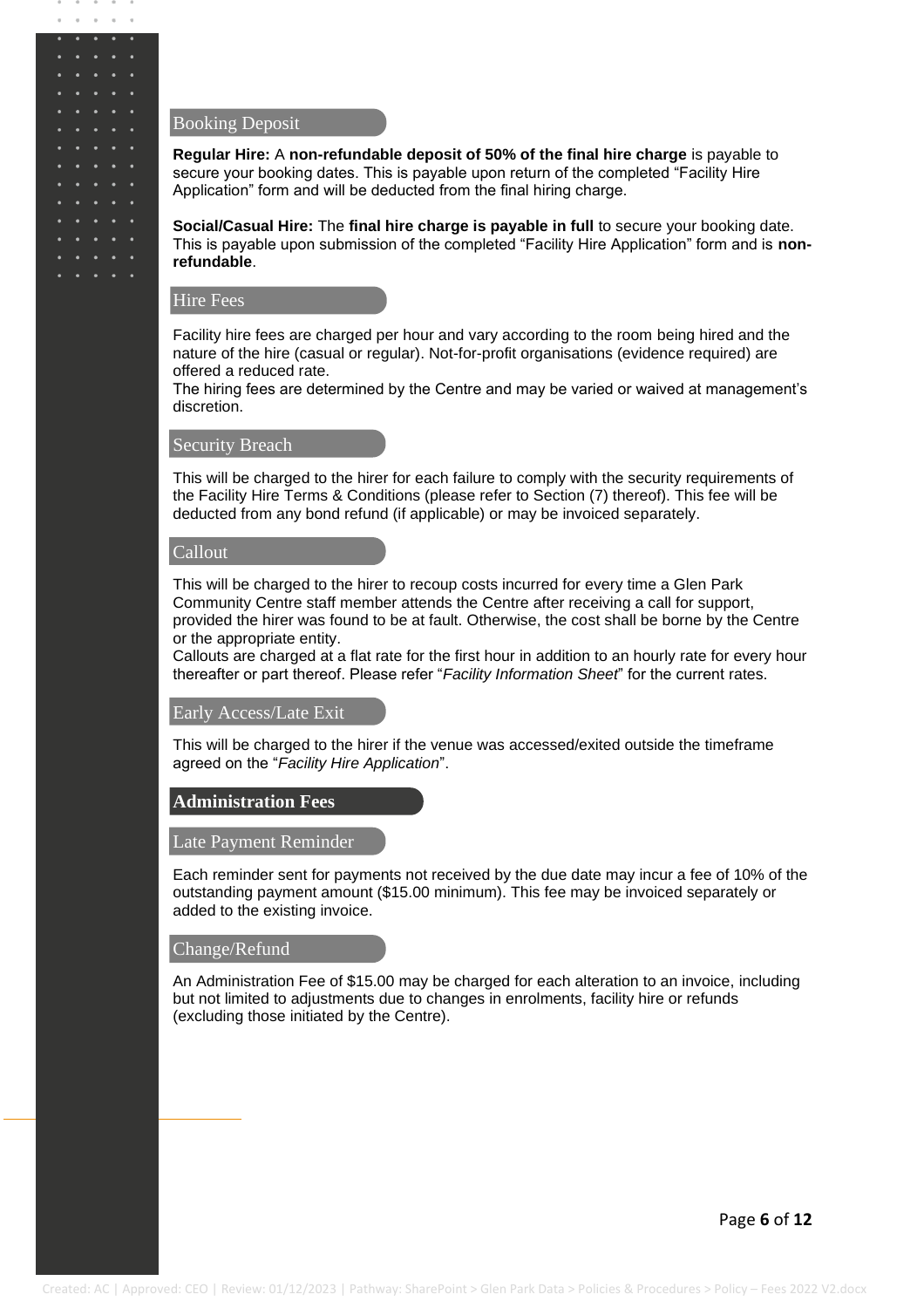# <span id="page-6-0"></span>**Ways to Make Payments**

## <span id="page-6-1"></span>Direct Deposit/Internet Transfer

Payments can be made by direct deposit or internet transfer to Glen Park Community Centre Inc.'s bank account:

Bendigo Bank BSB 633-000 Account No.: 1301 48075

In order to correctly identify your payment, please ensure that your **INVOICE NUMBER** and **NAME** are included in the details section of your internet or direct deposit transaction.

Please provide a remittance advice or return the payment advice slip portion of your invoice with the date the deposit was made so that payments can be reconciled. The advice may be emailed to [finance@glenparkcc.com.au](mailto:finance@glenparkcc.com.au) or posted to:

C/o. Finance Department Glen Park Community Centre Inc. 30 Glen Park Road, Bayswater North VIC 3153

### <span id="page-6-2"></span>**Payment is not considered finalised until proof of deposit is provided.**

## Cash

 $\mathbf{a} \qquad \mathbf{a} \qquad \mathbf{a} \qquad \mathbf{a} \qquad \mathbf{a}$ 

 $\alpha$ 

 $\ddot{\phantom{0}}$ 

<span id="page-6-3"></span>Cash should be presented at reception for a receipt to be issued. Please do not post cash.

## Credit Card & EFTPOS

Credit card and EFTPOS facilities are available at reception. Credit card payments can also be taken over the phone during office operating hours. **Please note: Glen Park Community Centre does not accept cheques.**

Page **7** of **12**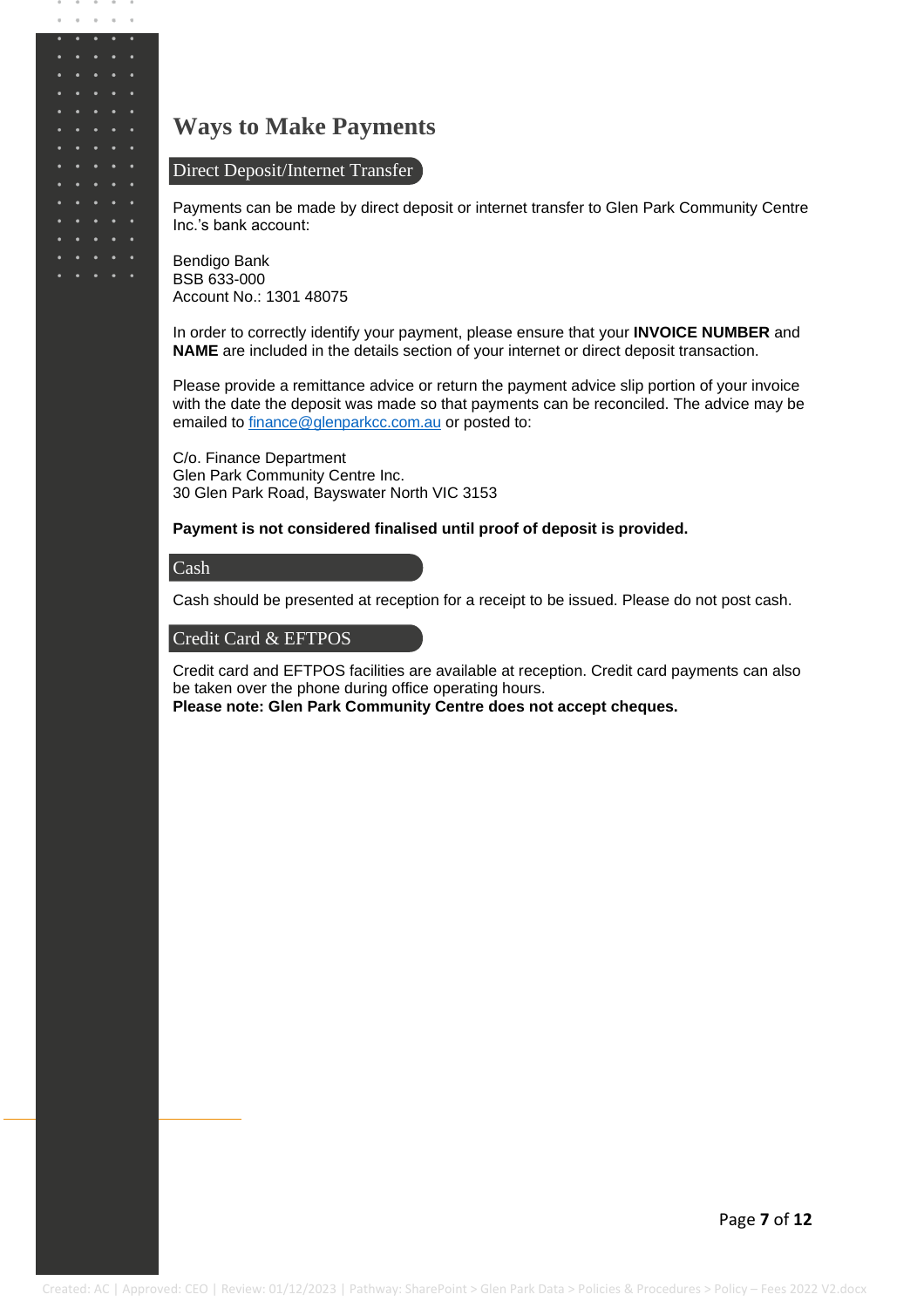## <span id="page-7-0"></span>**Payment Terms**

### <span id="page-7-1"></span>**Courses**

 $\alpha$  $\sim$  $\alpha$ 

> Fees for courses are to be paid at the time of enrolment, unless prior arrangements have been made in writing. If a course commences and you have not paid or made arrangements to pay, we reserve the right to withdraw you from the class in order to allocate your place to another person on the waiting list. Late payments may incur a late payment reminder fee as detailed in the previous section.

### <span id="page-7-2"></span>Withdrawals

Withdrawals from a course must be notified in writing.

- If you withdraw two weeks or more prior to the course start date, you will receive a full refund of the fees charged, less the applicable Administration Fee.
- If less than two weeks' notice is given, 50% of the fees charged will be refunded, less the applicable Administration Fee.

If a course has already commenced you will not receive any refund for fees charged and you will still be liable for any unpaid fees, including any late payment reminder fees.

### <span id="page-7-3"></span>Missed Classes

No refunds are given for missed classes, although make-up classes may be available in certain circumstances for those who have given prior notification of absence (refer to "Make-up Class Policy" hereinbelow).

#### <span id="page-7-4"></span>Hire Fees

Hire fees are due in full at the time of booking unless prior arrangements have been made and have been approved in writing (e.g. payment plan). Late payments may incur a late payment reminder fee as described in the previous section. In the event of default, the hirer will be liable for the collection costs incurred (refer to "Late/Non-Payment" hereinbelow).

#### <span id="page-7-5"></span>Catering

In order to secure a booking, a 50% deposit is required. Full payment is required a minimum of 7 days prior to the function date. Any added costs due to higher than minimum guaranteed guest counts, extra services or additional duration of services will be billed to the client within 7 business days after the event, and must be paid within 14 days of the invoice date.

Page **8** of **12**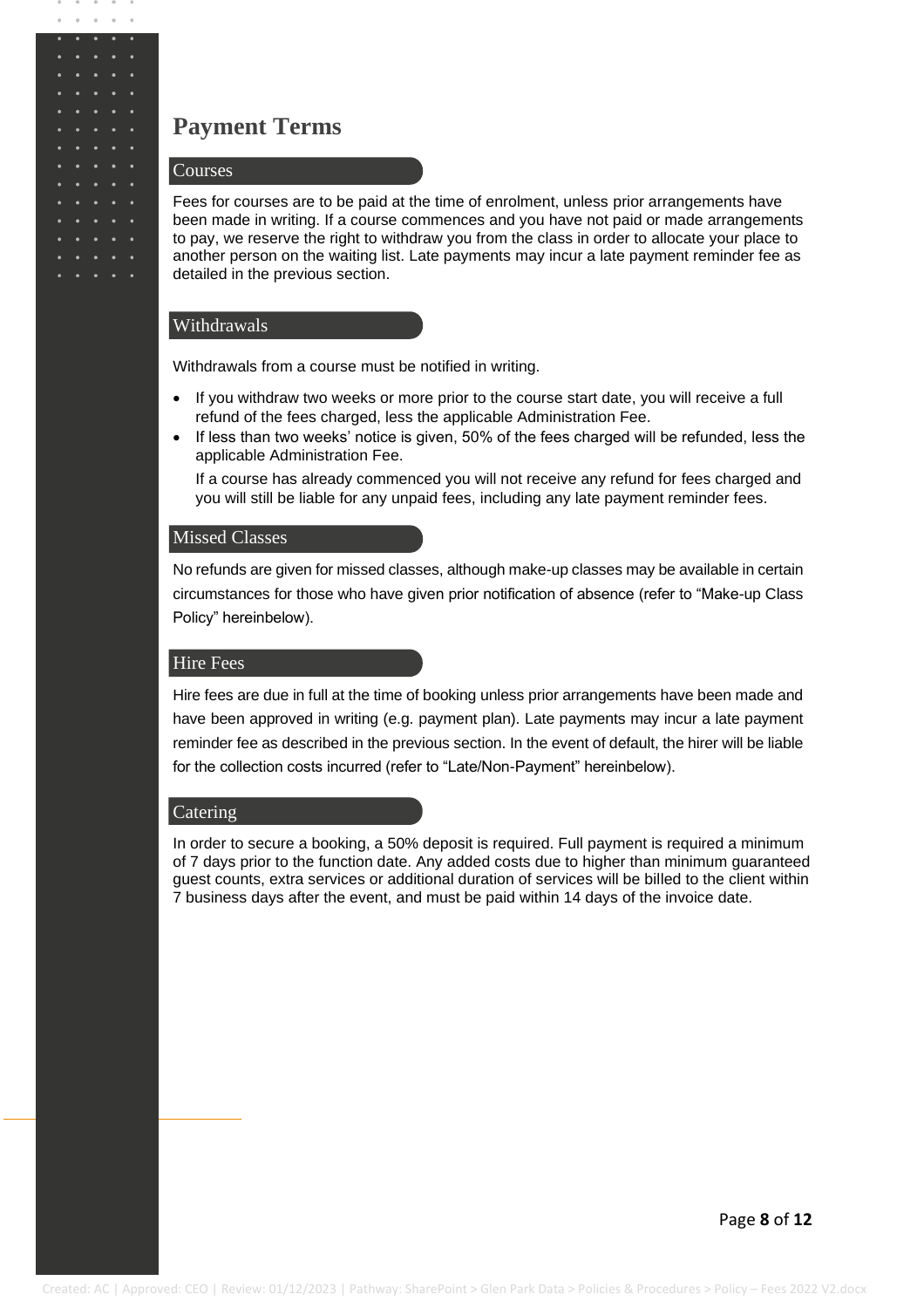## <span id="page-8-0"></span>**Payment Plan Options**

It is Glen Park Community Centre Inc.'s policy to have all fees received in full before commencement of the activity. However, we acknowledge that sometimes payment of these fees can present financial difficulties.

In such circumstances, a payment plan can be arranged to assist in paying fees. All applications for payments plans and subsequent discussion are treated in the strictest confidence.

Applications should be made on the "Request for Payment Plan" form available from Reception/Office.

All payment plans **MUST** be discussed with and agreed to by the Finance Department and/or management (before being implemented) and signed by both management and the applicant. All fees and levies must be finalised within the calendar year and any carryover will only be allowed at management's sole discretion.

Late instalment payments may incur a payment reminder fee as detailed earlier. Failure to comply with the agreed payment option may result in removal from the activity.

Glen Park Community Centre Inc. may accept applications for the following payment plans:

## <span id="page-8-1"></span>Option (1)

 $\alpha$  .  $\alpha$  .  $\alpha$ 

*(preferred for activities operating during school term times)*

- 1<sup>st</sup> payment due prior to the commencement of activity or on application (whichever comes first).
- 2<sup>nd</sup> payment due by week 2 of the activity.
- 3<sup>rd</sup> and final payment due by week 4 of the activity.

## <span id="page-8-2"></span>Option (2)

Outstanding fees are to be paid in monthly instalments:

- 1<sup>st</sup> payment due prior to the commencement of activity or on application (whichever comes first).
- 2<sup>nd</sup> and subsequent payments due at the beginning of every month thereafter.

## <span id="page-8-3"></span>Option (3)

*(preferred for activities of short duration – less than one term)*

For courses of less than one term's duration, outstanding fees are to be paid prior to completion of the course in equal instalments as arranged by the Finance Coordinator and/or management.

Any subsequent changes to agreed payment options may incur an administration fee.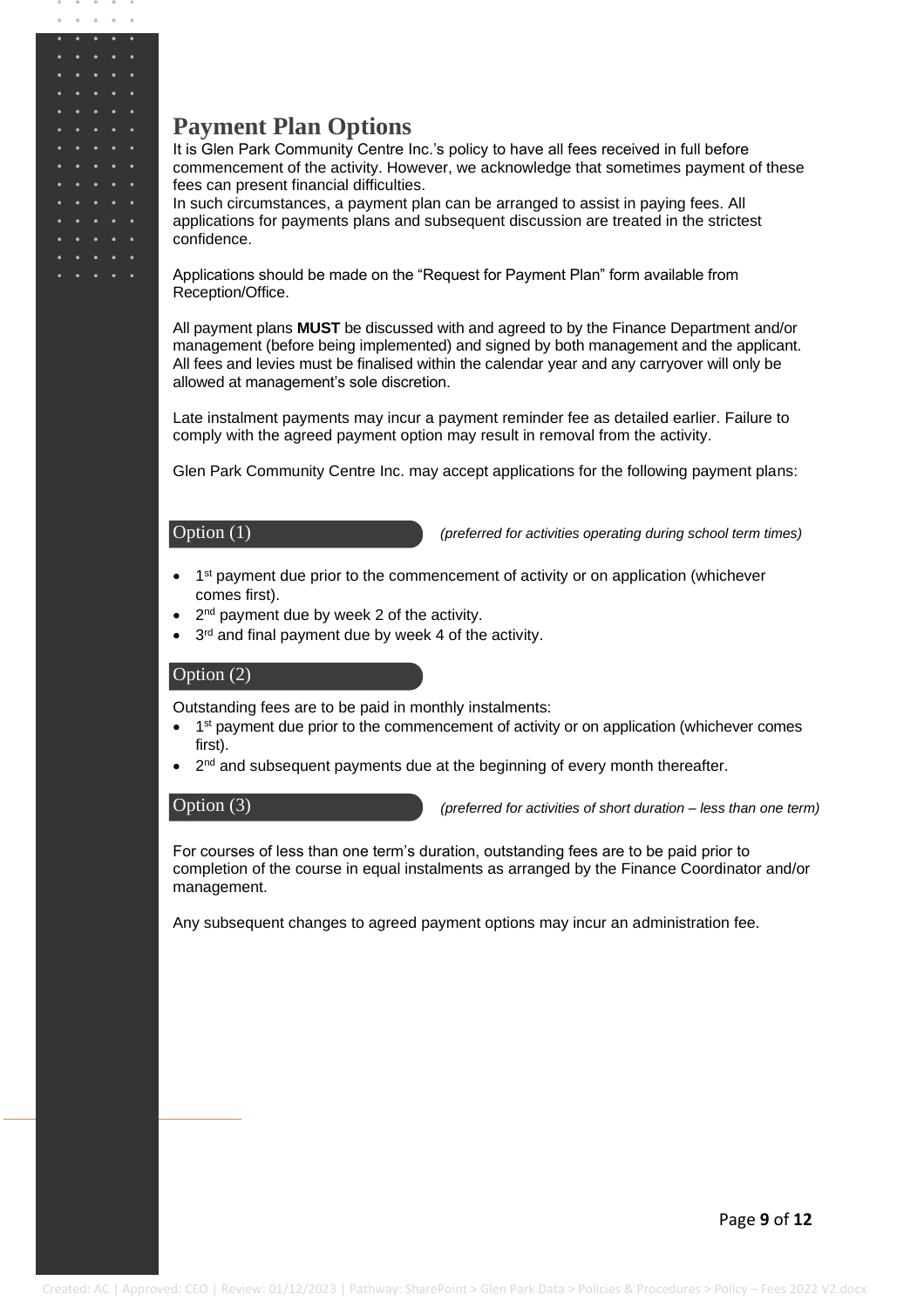## <span id="page-9-0"></span>**Make-Up Class Policy**

 $\sim$  $\alpha$  $\alpha$ 

> Glen Park Community Centre Inc. offers make-up classes (subject to availability) for some non-funded courses as a **courtesy** to students who have given ample notice (**at least 24 hours**) to Reception/Office of their inability to attend a scheduled class. We offer no assurances that make-up classes will be available. It is advisable for students to be flexible with dates/times for make-up class bookings.

Please be mindful that there are others who may request make-up classes. Therefore, please observe the aforementioned required notice period in order to give someone else a chance to book a make-up class. Hence, "no or insufficient notice" automatically translates to "**no make-up class**".

## <span id="page-9-1"></span>Cancelling a make-up class

You are asked to notify Glen Park Community Centre Inc. at least 24 hours before the class if you are unable to attend.

## <span id="page-9-2"></span>Organising a make-up class

- You are asked to contact Reception/Office at Glen Park Community Centre Inc. to organise a make-up class.
- Make-up classes should be completed as soon as possible after the missed class.
- Do not leave your make-up class until the last week of term. You may miss out due to full classes.
- A maximum of 3 make-up classes may be organised per term (subject to availability).
- Make-up classes cannot be carried over into the following term(s).
- Failure to organise or attend a make-up class within the term will automatically result in the class being forfeited.
- Deviation from this policy, including application of pro rata fees, will only be applied upon Management approval and decided on a case-by-case basis.

# <span id="page-9-3"></span>**Refund Policy**

### <span id="page-9-4"></span>Courses

If we cancel a course for any reason, your fees will be refunded in full. Conditions apply for individual classes. If an individual class has been cancelled for any reason, Glen Park Community Centre Inc. will either issue a credit/refund or schedule a make up class, where available, outside of the original scheduled dates of the course. Please note any credits issued will be written off if not claimed within six months.

Funded courses require an application for refunds and will only be approved if the total number of classes cancelled amounts to 25% or more of the course. If approved, you will be eligible for a pro rata refund. However, the Centre may offer a make-up class instead, in which case no refunds would be issued.

If you withdraw two weeks or more prior to the course start date, you will receive a full refund of the fees paid, less the applicable Administration Fee. If less than two weeks' notice is given, 50% of the fee will be refunded less the applicable Administration Fee.

If a course has already commenced, no refund will be given, and you will still be liable for any unpaid fees.

Page **10** of **12**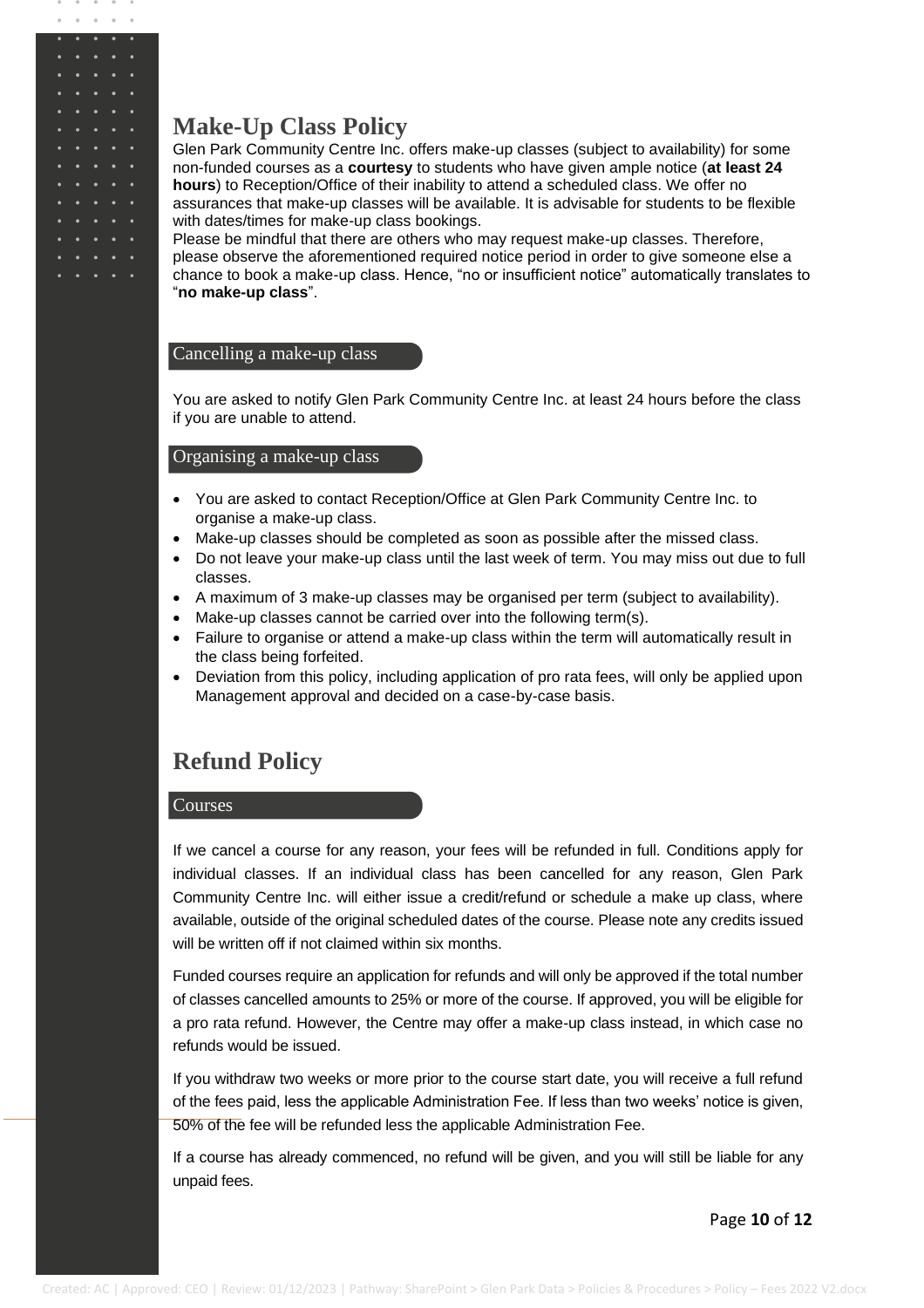### <span id="page-10-0"></span>Facility Hire

 $\sim$  $\alpha$  .  $\alpha$ 

If we cancel your hire for any reason prior to hire date, your fees will be refunded in full.

Any booking changes and cancellations must be notified in writing at least 28 days prior to the hire date. Changes to bookings and invoices will incur the applicable Administration Fee. Should the required notice not be given, the agreed hiring fee shall be payable in full.

**Regular Hire:** If the hire was cancelled by the hirer, the fees for the next 4 weeks of hire (or part thereof beyond the initial non-refundable 50% of the hire fees) shall become payable immediately (in addition to the applicable Administration Fee).

**Social/Casual Hire:** Social/Casual Hire fees are strictly non-refundable. If the hirer cancels their hire, they shall only be eligible for a refund of their hire bond and public liability insurance. The hire fees will be forfeited.

## <span id="page-10-1"></span>Hire Bond

All monies received for bond payments will be receipted and banked. Bond refunds will be paid by EFT and made payable to the hirer named on the application form.

Glen Park Community Centre Inc. will refund the bond to the hirer named on the application form within 28 days of the access card being returned to the office and bank details being provided, less any amounts deducted by Glen Park Community Centre Inc. for (including but not limited to):

- Repair any damage to the venue that occurred while the hirer had access to the venue.
- If necessary, pay to clean the venue to its condition prior to the hiring date.
- Failure to comply with security requirements (including leaving appliances on at the end of the hire).
- Charge for additional hours of use.

#### <span id="page-10-2"></span>Catering

- If you cancel two weeks or more prior to the function date, you will receive a full refund of the deposit, less the applicable Administration Fee.
- If you cancel between 7-14 days of the event, you will receive a 50% refund less the applicable Administration Fee.
- If less than one week's notice is given, the deposit is forfeited (unless the function is rescheduled).

## <span id="page-10-3"></span>**Late / Non-Payment**

- Each reminder sent for payments not received by the due date will incur a fee of 10% of the outstanding payment amount (\$15.00 minimum). This includes each payment on a payment plan.
- Non-payers will be sent a first reminder notice 14 days after payment is due.
- Upon non-payment of monies after a further 7 days, a second reminder notice will be sent.
- Failure to pay may result in cancellation of the hire or suspension/removal from the activity, if applicable.
- After non-payment of monies after a total 28 days after payment is due, a letter of demand will be sent stating a debt collection service may be employed to cover outstanding fees if not paid within a further 7 days.
- A debt collection service will be employed if payment has not been received after that final 7-day period. In the event of default, the customer will be liable for the collection costs incurred as per the following clause:

Page **11** of **12**